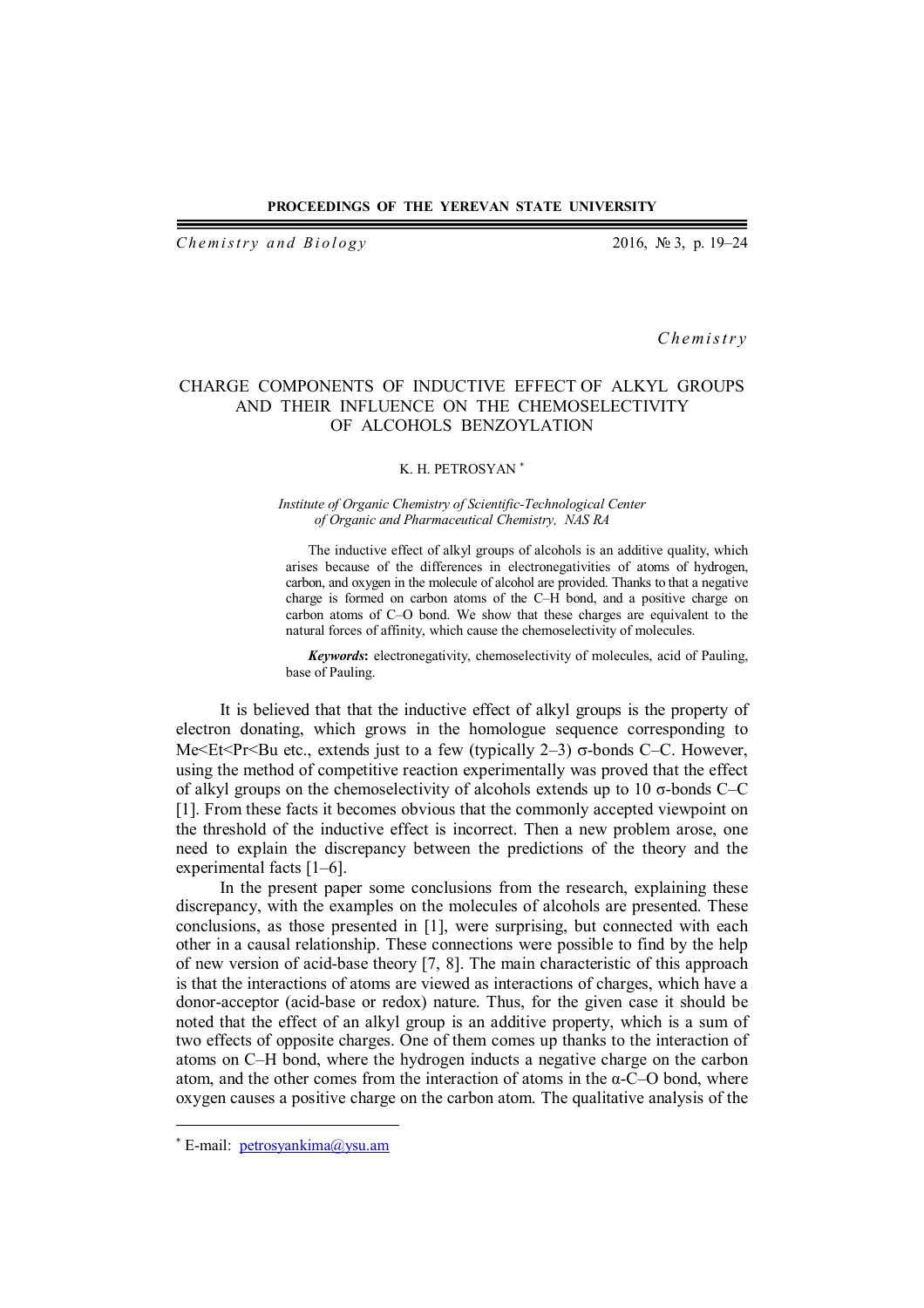charge distribution on these atoms can be solved easily [7, 8], but two more issues remain. If the chemical reaction is an interaction between particles of opposite charges, then why it does not end with an instantaneous cancellation of the lesser charge? Can the chemical properties of the molecules be explained by the values of the charges that arise on carbon atoms in the alkyl groups? The first of these questions is a result of a far bigger mystery in chemistry. The main issue is the underestimation of the fact that the atoms of the elements are not simply elementary particles of opposite charges, but complex formations, the characteristic charge of which is defined by the interactions with other charged particles and atoms. On the one hand, it is the positive charge of the atom of the reagent (the initiator of the interaction); on the other hand, the opposing forces of negative charge on the atoms of substrate (the source of electrons). Therefore, the strength of the contact of such an acceptor with the atoms that are sources of electrons (bases of Pauling [7, 8]) depends on certain circumstances and does not happen automatically, but after overcoming different opposing forces. For the same reason the cancellation of charges on particles continues not until full neutralization, but until an equilibrium of forces is established. Most importantly, with this information we can estimate both the sign and the value of the charge on the α-atom of carbon, and through it also on the atom of oxygen in the  $\alpha$ -C–OH bond as a negative charge of the same value. A thorough solution of the problem is found when taking into account a natural reference point, which for electrons and protons of individual atoms was recently discovered and described [7, 8].

The main essence of the finding is that against the common perception, the positive charge of the nucleus of atoms is neutralized only partially by electrons (except for noble gases). In fact, very often the charge of the nucleus that is not neutralized is bigger than the neutralized portion. Eventually, it is this nonneutralized charge of the nucleus that participates in a chemical reaction (neutralizes), but only during an interaction with electrons of other atoms. This partial charge of the nucleus is called electronegativity by L. Pauling [9].

The aforementioned thoughts bring to a conclusion, the importance of which on theory and synthesis has not been given enough attention yet. If the neutralization of positively and negatively charged particles in the atoms is partial even during such a close contact (within the atom), then with greater separation, such as during intramolecular interactions of charges on atoms in carbon chain of alcohols, this neutralizations will get even smaller.

Of course, it is still hard to estimate the exact degree of this neutralization. But the fact that such a separation will bring to very quick attenuation of the forces of atoms interaction has been mathematically proved [3]. Thereby, it is natural to think of a border of interaction, which would be dependent on the quantity of the charge and the distance, from where the neutralization of α-carbon takes place (Sch. 1). Indeed, taking these into account we managed to find correlations between experimental facts and theoretical predictions. In particular, we can find those, if the expected difference between the atoms of carbon of opposite charges is explained by the difference in distance. For example, our reasoning becomes simple, if we treat the gradation as some portion of the partial charge of α-carbon proportional to distance from it. In other words, in order to estimate the interaction of atoms we can replace the nominal charge on carbon in C–H bond (–0.35 in units of ionic characteristics, u.i.c.) with its portions (–0.035 u.i.c. for β-carbon; –0.0035 u.i.c. for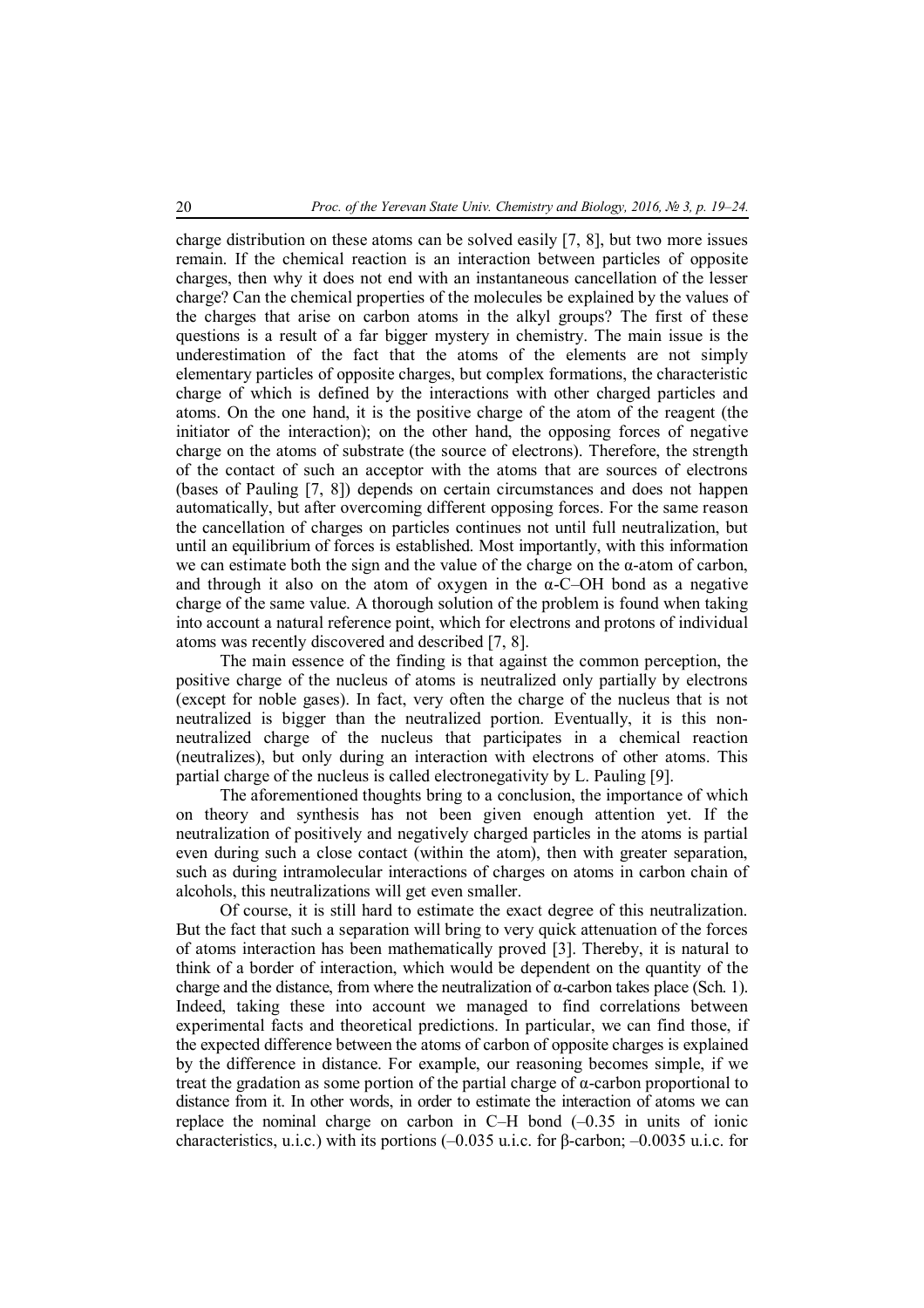α-carbon, ets.), as shown in Sch. 1. This allows solve two important problems in theory: that is the estimation of the amount of negative charges on  $\alpha$ -, β-, and subsequent atoms of carbon, which takes part in interactions and the amount of positive charge that α-carbon takes.

b +0.89 +1.24 -0.70 +0.89 **Me2CH C OH** b **H H** -0.35 g -2.10 AF(C)C-O= +0.89-0.0700-0.0035-0.0021= +0.8144. DF(О) = -0.8144-1.24= **-2.0544.** AF(C)C-O= +0.89-0.077777-0.0000035=+0.8122195. DF(О) =-0.8122195-1.24= **-2.0522195.** +0.89 **(CH<sup>2</sup> )<sup>7</sup> CH<sup>2</sup> OH** AF(C)C-O=+0.89-0.077777777-0.0000000035=+0.8122195. DF(О) =-0.8122222195-1.24= **-2.0522222195**. +0.89 **H (CH<sup>2</sup> ) H <sup>4</sup> CH<sup>2</sup> OH CH<sup>2</sup> C OH H H H** +0.35 g b +0.89 d AF(C)C-O= +0.89-0.077805= **+**0.812195 or +0.89-0.07777-0.000035= **+**0.812195. DF(О) =-0.812195-1.24= **-2.052195**. **H2C CH<sup>2</sup> CH<sup>2</sup> C OH H H H** g b +0.89 **CH<sup>2</sup> - CH<sup>2</sup> C OH H H H** AF(C)C-O= +0.89-0.07805= +0.81195. DF(О)=-0.81195-1.24=**-2.05195** -0.70 -0.70 -0.70 -0.70 **H C O H <sup>H</sup> <sup>H</sup>** <sup>a</sup> +0.35 +0.89 +0.35 +0.35 -1.05 AF(C)C-O= +0.89-0.105= +0.7850. DF(О) = -0.7850-1.24- = **-2.0250** AF(C)C-O= +0.89-0.0700-0.0105= +0.8095. DF(О) = -0.8095-1.24= **-2.0495** g b **H2C = CH C OH H**+0.89**H** -0.70 AF(C)C-O= +0.89-0.0700-0.0035 -0.0007-0.0040\* <sup>1</sup>=+0.8118. DF(О) =-0.8118-1.24= **-2.0518. (CH<sup>2</sup> )<sup>7</sup> CH<sup>2</sup> OH** AF(C)C-O=+0.89-0.077777777-0.0000000035=+0.8122195. DF(О) =-0.8122222195-1.24= **-2.0522222195**. +0.89 **H C OH H H** b g -0.70 d +0.89 e AF(C)C-O= +0.89-0.0707735-0.00444 \* <sup>1</sup>= +0.8147865. DF(О) = -0.8147865-1.24= **-2.0547865**.

Scheme 1. Pattern of changes of the acceptor force (AF) of carbon atom and the donor force (DF) of oxygen atom of alcohols.

Where 0.35, 0.89 and 1.24 are the ionic characteristics of the bounds C–H ( $2.55-2.20 = 0.35$ ), C–O (3.44–2.55=0.89) and O–H (3.44–2.20=1.24); 2.20, 2.55 and 3.44 are the electronegativity of hydrogen, carbon, oxygen atoms (u.i.c.) [9]. Nominal values of negative changes of carbon atom in methine, methylene and methyl group are –0.35, –0.70 and –1.05 u.i.c. The value of negative change of carbon atom in the benzene ring equals to –0.40 u.i.c. for absence of substituents.

All of this allows us to differentiate the roles of charge separation in C–H and C–O bonds in determining the chemical nature of a function group (hydroxy group in this case). It becomes obvious that the effect of alkyl group on oxygen in hydroxy group happens not through the simple mechanism of transferring the donor force (i.e. without taking into account the effect of oxygen on α-carbon) in particular, which is accepted in [2–6], but as a result of interaction between oppositely charged atoms [7–8].

| O                                                                         | O         |     |    |   |
|---------------------------------------------------------------------------|-----------|-----|----|---|
|                                                                           | O         | O   |    |   |
| PhC-CI+R-O-H+R'-O-H— $\frac{NEt_3}{MeOH^*} \rightarrow Ph-C-OR+Ph-C-OR',$ |           |     |    |   |
| I                                                                         | II        | III | IV | V |
| where MeOH = NaOH or KOH.                                                 | Scheme 2. |     |    |   |

The experimental verification of this claim was done in a competitive reaction between benzoyl chloride (I) and different pairs of alcohols (II and III),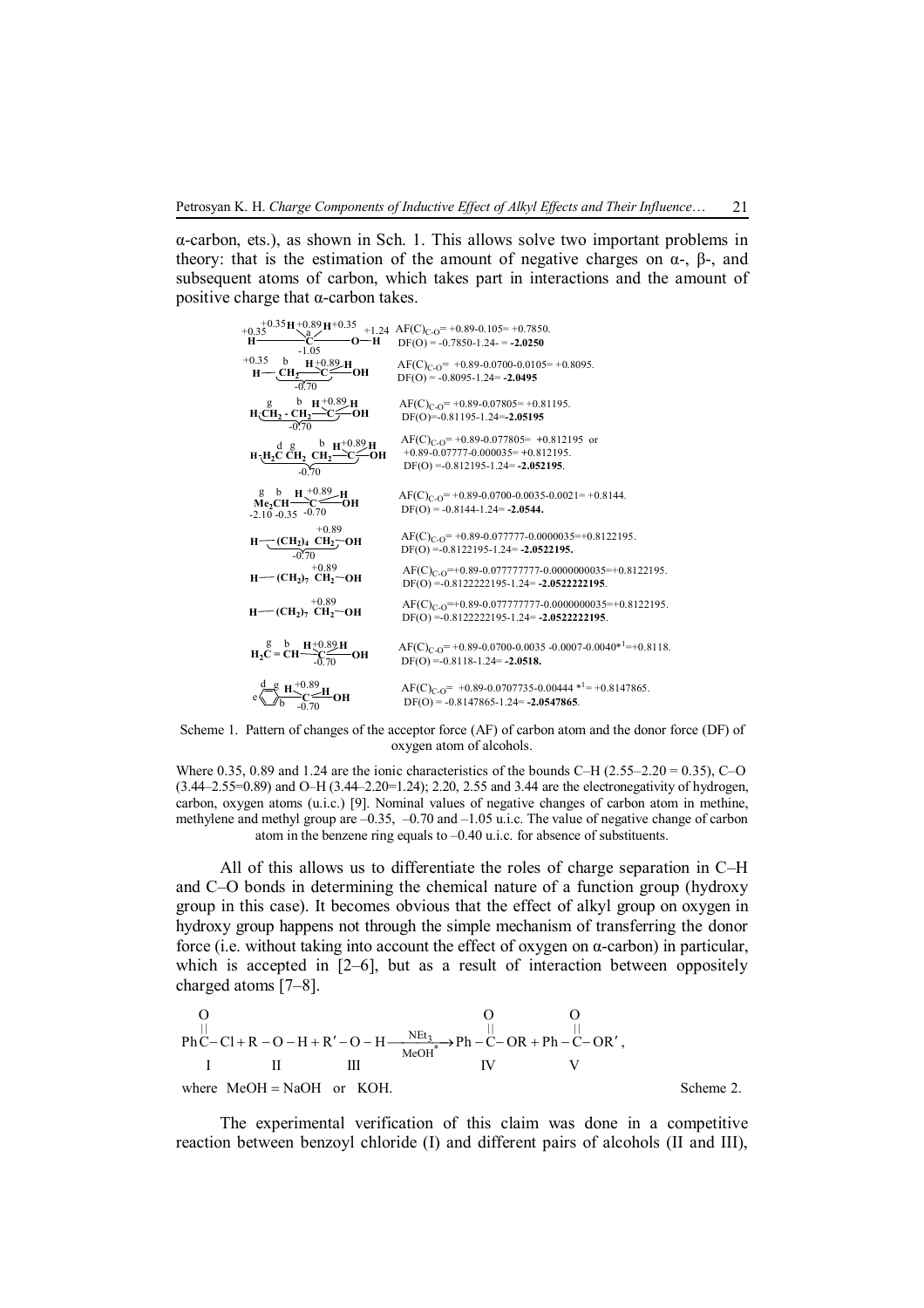which are happening in a basic solution (see Sch. 2). The regular correspondence between the estimated amount of donor force of oxygen in alcohols and the direction of the transformation can be found while taking into account one more circumstance of the theory [7, 8]. That's the chemoselectivity of the reaction, which depends on the amount of affinity of the inductive atom of the reagent, which can only be the positively charged atom of the reagent or of the catalyst.

Applying to inductive atoms of bases this means that in aqua complex of triethylamine A the atoms of hydrogen in the bond N–H or O–H can play this role, while in bases B (such as hydroxides of sodium or potassium) metals can do that, as it is shown in the example of methanol and butanol in Sch. 3. The essence is in the fact that the interaction between the reagent (the catalyst in this case) and the substrate does not bring to the hydrolysis of the bond C-nucleofuge of the substrate, but to the partial neutralization of the charge of nucleofuge (the atom with the largest partial negative charge) in this bond and emancipation of the positive charge of its conterion is the electrofuge. Applying to the chlorocarbonyl group of benzoyl chloride means that the real nucleofuge should not be the atom of chloride in the bond C–Cl, but oxygen in the bond C=O. Correspondingly, the inductor of the reaction becomes one of the positively charged atoms of the catalyst, which influences the neutralization of the negative charge of carbonyl oxygen (nucleofuge) and emancipation of the positive charge of its carbon. Next, if this emancipated positive charge of carbonyl carbon is small, it is connected to oxygen of alcohol with a smaller donor force (Sch. 3, Path 1), while if it is large carbonyl carbon connects to oxygen of alcohol with a larger donor force (Sch. 3, Path 2).



Scheme 3. Dependence between the values of charge chemoselectivity of the reaction.

Where R = H, alkyl; Me = Na, K; AC(H)<sub>N–H</sub> =+0.84, AC(H)<sub>O–H</sub> =+1.24, AC(Na)<sub>NaOH</sub> =+2.51 and  $AC(H)_{KOH}$  = +2.62; -1.78; -2.0250; -2.052195 (u.i.c.) are donor characteristics of carbonyl group oxygen, methanol and buthanol.

It follows from here that since in the complex of triethylamine with water  $(A, R=H)$  or with alcohols  $(B, R=a\,k$ yl) a Pauling acid with smaller acceptor force  $(+1.24 \text{ or } +0.84 \text{ u.i.c.})$  than the atoms of Na  $(+2.51 \text{ u.i.c.})$  or K  $(+2.62 \text{ u.i.c.})$  in the bases B is born, then the chemoselectivity of transformation will correspond to the forces of affinity. Analysis of Sch. 3 shows, that the expected connections between the estimated sizes of donor forces of oxygen in alcohols and chemoselectivity of their transformation into benzoates IV and V can indeed be discerned. All in all, under the influence of a weak inductor of a reaction, triethylamine (in its complex A), between the two different alcohols the one of which oxygen, participates in the reaction is almost exclusively the one with smaller electrodonor force.

For example, in the reaction of equimolar mixtures of methanol and butanol with benzoyl chloride (I) together with triethylamine (row 1a, see Table), the main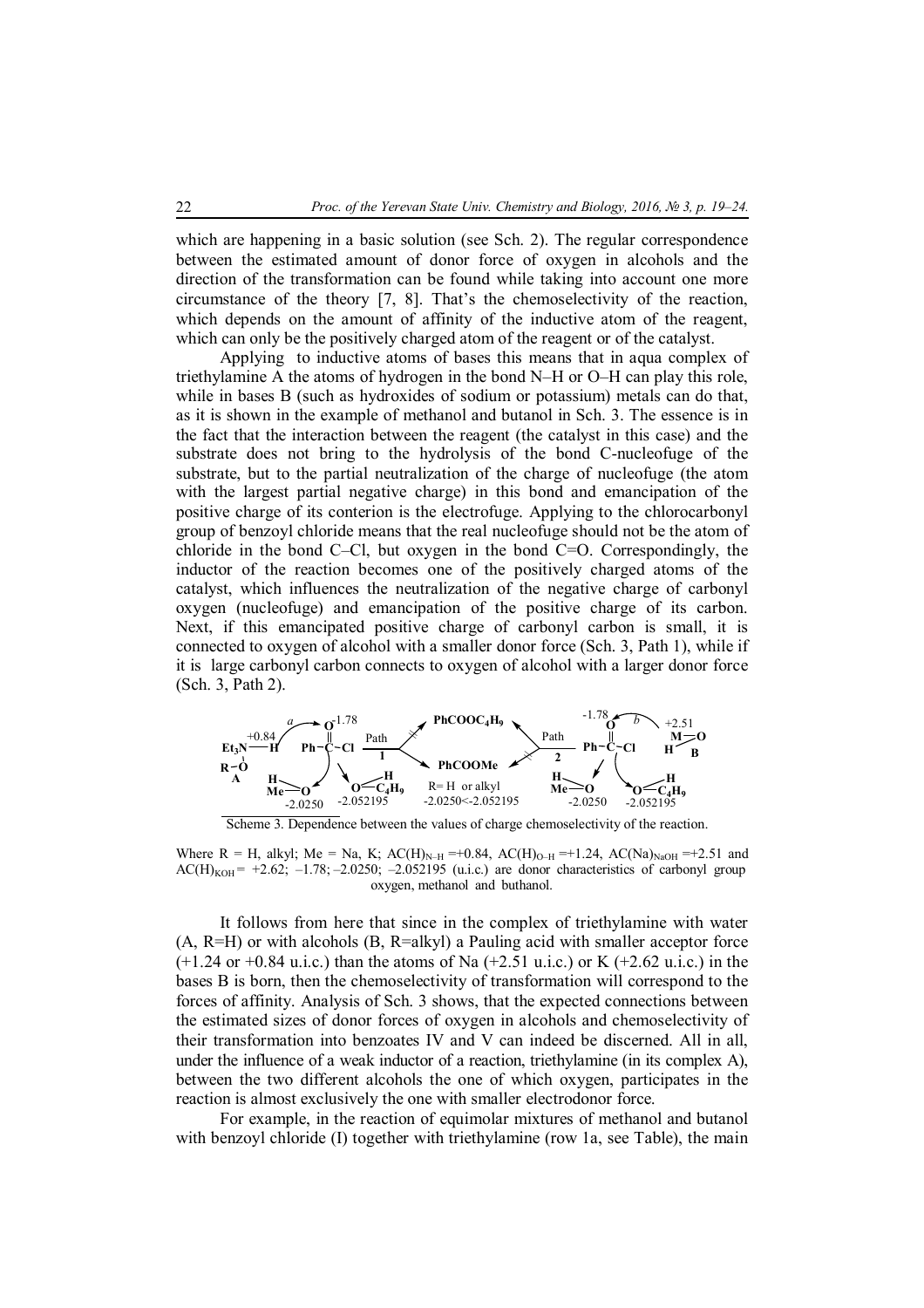product of transformation (90:10) becomes methyl (IV), and not butyl ether of benzoic acid (V). A similar chemoselectivity of molecules (II) and (III) can be determined from the difference of donor forces of oxygen from alcohols, which are equal to –2.025 and –2.052195 u.i.c. respectively. For that reason, the preferred formation of the ether with smaller donor force of oxygen is shown in reactions with other pairs of alcohols as well (rows 2a, 3a, 4a, 6a). In other words, in this kind of conditions the main molecules that participate in the reaction are the ones, where oxygen from hydroxy group has a smaller donor force.

| Alcohol ROH, II<br>(DF(O),                                             | Alcohol R'OH, III<br>(DF(O)                       | Ratio of $IV:V$ on the basis of<br>integrals of the protons on PMR |                                                                                           | General<br>yield. |
|------------------------------------------------------------------------|---------------------------------------------------|--------------------------------------------------------------------|-------------------------------------------------------------------------------------------|-------------------|
| in units of ionic characteristics, u.i.c.                              |                                                   | IV:V, $%$                                                          | by unique char. of the group                                                              | $\frac{0}{0}$     |
| 1a. CH <sub>3</sub> OH<br>$(-2.0250)$                                  | $C_4H_9OH$<br>$(-2.052195)$                       | 90:10                                                              | $3.88 s$ (3H, OCH <sub>3</sub> );                                                         | 62.5              |
| 1b. CH <sub>3</sub> OH<br>$(-2.0250)$                                  | $C_4H_9OH$<br>$(-2.052195)^{1}$                   | 20:80                                                              | 1.02 t (3H, CH <sub>3</sub> , $J7.1$ Hz)                                                  | 66                |
| 2a. $C_2H_5OH$<br>$(-2.0495)$                                          | $C_4H_9OH$<br>$(-2.052195)$                       | 63:37                                                              | 1.42 t (3H, CH <sub>3</sub> $J$ 7.1 Hz);                                                  | 60                |
| 2b. $C_2H_5OH$<br>$(-2.0495)$                                          | $C_4H_9OH$<br>$(-2.052195)^2$                     | 40:60                                                              | 1.02 t (3H, CH <sub>3</sub> , $J7.1$ Hz)                                                  | 84.5              |
| 3a. $CH_2=CHCH_2OH$<br>$(-2.0518)$                                     | $n-C3H7OH$<br>$(-2.052265)$                       | 70:30                                                              | 4.78 d (2H, OCH <sub>2</sub> , $J$ 5.6 Hz);<br>4.23 t (2H, OCH <sub>2</sub> , $J$ 6.6 Hz) | 60                |
| 4a. C <sub>4</sub> H <sub>9</sub> OH<br>$(-2.052195)$                  | $C_8H_{17}OH$<br>$(-2.0522222195)$                | 70:30                                                              | 4.23 t (2H, OCH <sub>2</sub> , $J$ 6.4 Hz);<br>3.42 t (2H, OCH <sub>2</sub> , $J$ 6.4 Hz) | 55                |
| 4b. C <sub>4</sub> H <sub>9</sub> OH<br>$(-2.052195)$                  | $C_8H_{17}OH$<br>$(-2.0522222195)^2$              | 50:50                                                              |                                                                                           | 85                |
| 5a. C <sub>4</sub> H <sub>o</sub> OH<br>$(-2.052195)$                  | i-C <sub>4</sub> H <sub>o</sub> OH<br>$(-2.0544)$ | 50:50                                                              | 4.3 t (2H, OCH <sub>2</sub> , $J$ 6.4 Hz);<br>4.07 d (2H, OCH <sub>2</sub> , $J$ 6.2 Hz)  | 61                |
| 5b. $C_4H_9$ OH<br>$(-2.052195)$                                       | $i - C_4H_9OH$<br>$(-2.0544)^1$                   | 65:35                                                              |                                                                                           | 78                |
| 6a. $C_8H_{17}OH$<br>$(-2.0522222195)$                                 | $i - C_4H_9OH$<br>$(-2.0544)$                     | 75:25                                                              | 4.3 t (2H, OCH <sub>2</sub> , $J$ 6.4 Hz);<br>4.07 d (2H, OCH <sub>2</sub> , $J$ 6.2 Hz)  | 60                |
| 6b. $C_8H_{17}OH$<br>$(-2.0522222195)$                                 | $i - C_4H_9OH$<br>$(-2.0544)^1$                   | 76:24                                                              |                                                                                           | 65                |
| 6c. $C_8H_{17}OH$<br>$(-2.0522222195)$                                 | $i - C_4H_9OH$<br>$(-2.0544)^3$                   | 80:20                                                              |                                                                                           | 65                |
| 6d. $C_8H_{17}OH$<br>$(-2.0522222195)$                                 | $i - C_4H_9OH$<br>$(-2.0544)^2$                   | 56:44                                                              |                                                                                           | 92                |
| 7a. C <sub>6</sub> H <sub>5</sub> CH <sub>2</sub> OH<br>$(-2.0547865)$ | $C_4H_9OH$<br>$(-2.052195)$                       | 50:50                                                              | 5.38 s (2H, OCH <sub>2</sub> );<br>4.3 t (2H, OCH <sub>2</sub> , $J$ 6.4 Hz)              | 52                |
| 7b. $C_6H_5CH_2OH$<br>$(-2.0547865)$                                   | $C_4H_9OH$<br>$(-2.052195)^1$                     | 0:100                                                              |                                                                                           | 53                |

<sup>1</sup> 40% aques solution of NaOH; <sup>2</sup> dry KOH; <sup>3</sup> 40% aques solution of KOH.

The opposite order of getting into the reaction for alcohols can be observed, when sodium or potassium hydroxide is used instead of triethylamine. It is interesting, that for a certain pair of alcohols (1b, 2b) this change happens much easier than for others. In these cases a more effective reagent than sodium (4a and 4b, 5a and 5b, 6a and 6b, 6c) or potassium hydroxide (6d) needs to be used, such as dry potassium hydroxide. For example, if from the mixture of butanol and octanol under triethylamine (row 4a) the main product is butylbenzoate (IV), then only